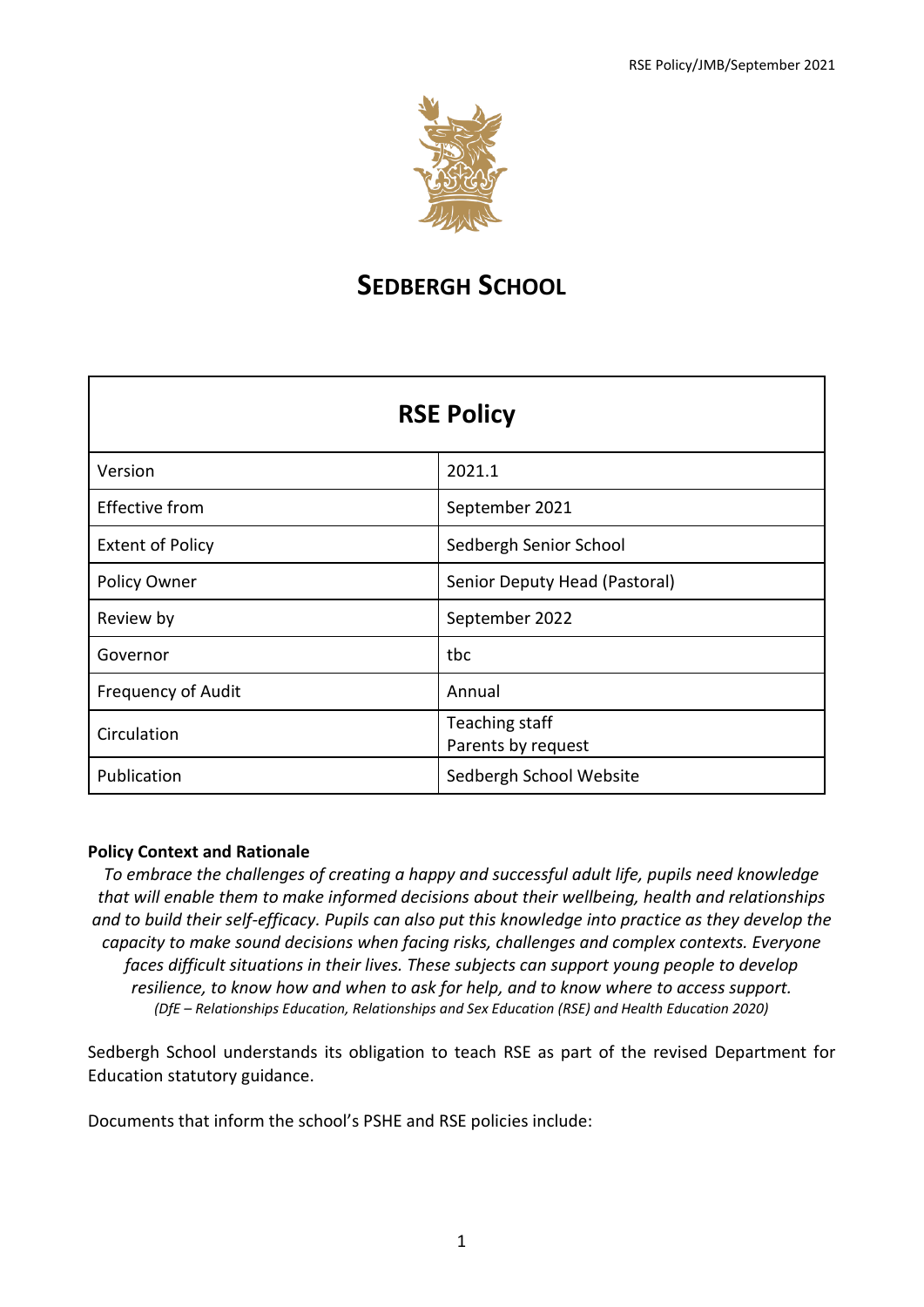- Education Act (1996)
- Learning and Skills Act (2000)
- Education and Inspections Act (2006)
- Equality Act (2010)
- Supplementary Guidance RSE for the 21st century (2014)
- Keeping children safe in education (2021)
- Children and Social Work Act (2017)
- Relationships Education, Relationships and Sex Education (RSE) and Health Education (2020)
- Sedbergh School Safeguarding Policy

Parents and carers will be informed annually about the policy through communication from the School. The policy is available to parents and carers through the Sedbergh School website. If you require this policy in any other format, please contact  $\text{hm@sedberghschool.org.}$ 

# **Policy Aims and Objectives**

The aim of Relationships and Sex Education in our school is to equip children and young people with the information, skills and values they need to have safe, fulfilling and enjoyable relationships and to take responsibility for their physical, sexual and emotional health and wellbeing.

We recognise the central importance of relationships in supporting children and young people's mental health and wellbeing, academic achievement and future success. Our programme also aims to support pupils in their personal development with regard to attributes such as Humility, Ambition, Resilience and Kindness.

We focus on attitudes and values, skills and as well as knowledge and understanding. This will include developing self-esteem, the skills to manage relationships and most importantly keep themselves safe in all their relationships.

As a school we recognise the impact of social media, the media and the digital world on our children and young people. We aim to deliver an RSE programme that recognises and addresses this to ensure that pupils know how to keep themselves and their personal information safe.

As such, we are committed to:

- providing a supportive and responsive framework in which balanced and well-informed discussions can take place;
- preparing pupils for puberty by giving them an understanding of sexual development, and matters of health and personal hygiene;
- supporting pupils to develop a sense of competency, self-respect, confidence and empathy;
- nurturing a positive and open-minded culture around issues of sexuality and relationships;
- equipping pupils with the vocabulary to describe themselves, their feelings and their bodies;
- understanding the value of the PSHE and RSE programmes for pupils' personal development, academic progress and wider school experience;
- facilitating the personalised thinking and study skills for success, as well as a range of practices to promote self-regulation and positive mental wellbeing.

# **Creating a safe and supportive learning environment**

RSE is predominantly delivered by tutors in small groups in single year group and single gender groups (as dictated by the tutoring structure at Sedbergh). This enables clear ground rules to be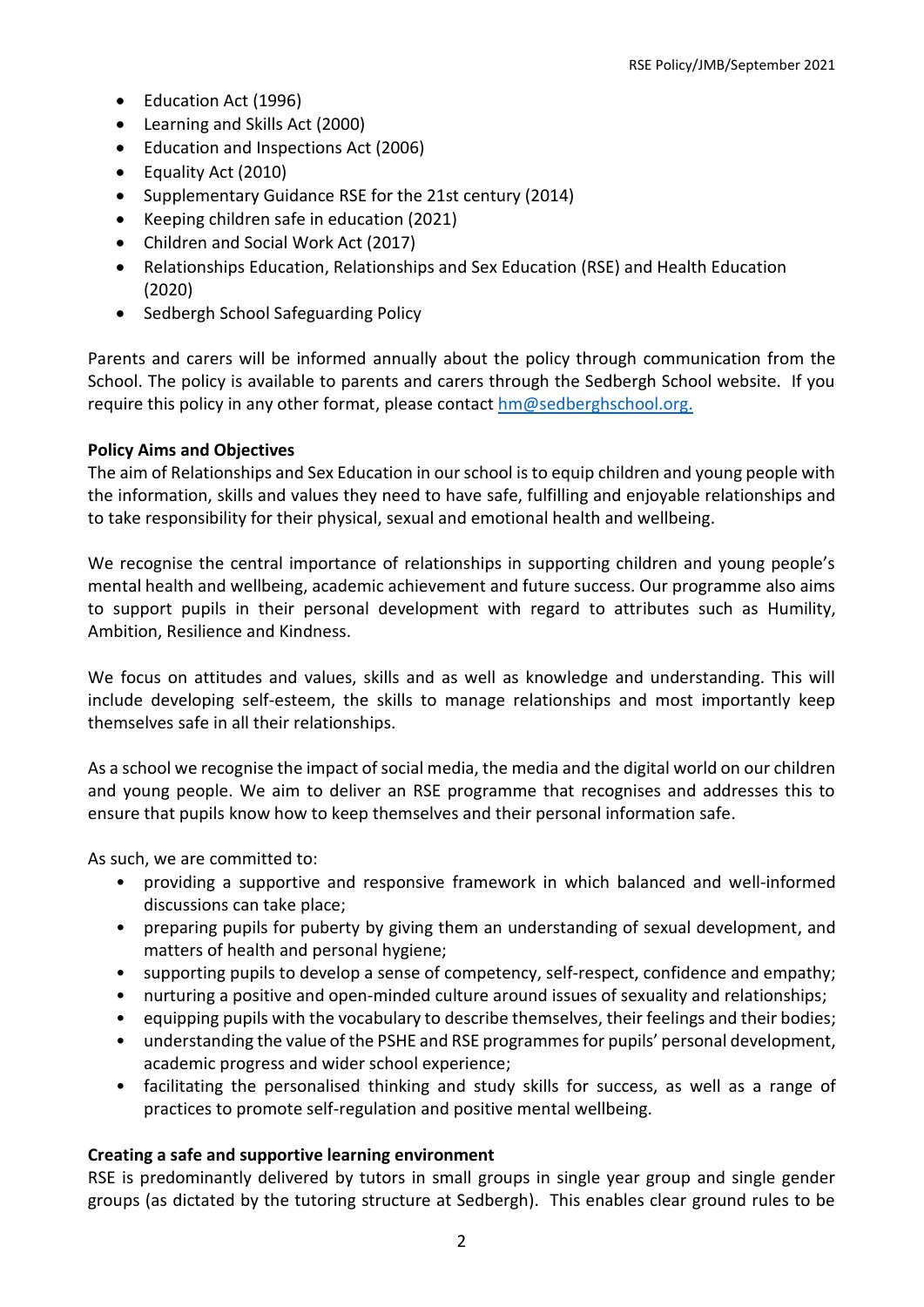established to ensure a safe learning environment. Occasionally, where appropriate, whole year groups, or the whole school may be involved in the delivery of particular topics, and, again, these are designed to ensure a safe learning environment, delivered by experts in their field.

In the course of RSE education lessons, pupils may indicate in some way that they are vulnerable or may be at risk of harm. Lessons and associated discussions may prompt pupils to seek advice or support on a particular personal issue. There are clear links here with the school's Safeguarding Policy, and all staff therefore have the clarity about what is required in such circumstances. The procedure for identifying and reporting any concerns, including low-level concerns, about a pupil is explained to all staff during the Safeguarding Update in the mandatory Michaelmas Term INSET, and further information can be found in the Safeguarding Policy.

## **Equality and Diversity**

Full PSHE education provision is an integral part of every pupil's curriculum, though parents have a right to withdraw their children from those parts of Relationships and Sex Education not within the national curriculum science programmes of study.

RSE is taught within the context of family life taking care to ensure that there is no stigmatisation of pupils based on their home circumstances (which may feature single-parent families, LGBTQ+ parents, families headed by grandparents, adoptive parents, foster parents/carers and other structures) along with reflecting sensitively that some pupils may have a different structure of support around them (such as looked-after children or young carers).

This policy is intended to be inclusive of the requirements, feelings and sensitivities of different ethnic groups, and we are committed to responding solicitously to them. As part of our commitment to ensuring that all pupils receive a high-quality, relevant, and responsive Relationships and Sex Education, we will offer provision appropriate to the particular needs of all of our pupils, including SEND pupils, taking specialist advice where necessary from the Learning Support Department. The School believes that its pupils are entitled to a RSE curriculum that is relevant and appropriate to their needs, and we are committed to dealing sensitively and honestly with issues of gender and sexual orientation.

#### **Moral framework**

The School's approach to RSE is underpinned by the fundamental British values of Democracy, Rule of Law, Respect and Tolerance, and Individual Liberty, and the School's values, which include humility, resilience and kindness. An ethos of trust, honesty, and mutual respect is central to RSE lessons and discussions, and pupils are encouraged to understand:

- the difference between right and wrong;
- respect for others, truth, and property;
- how one's actions can have an impact on other people;
- how to make reasoned judgements;
- the importance of respect, empathy and fairness;
- non-exploitation in sexual relationships;
- the concept of commitment and trust;
- an acknowledgement of rights, duties and responsibilities in sexual relationships.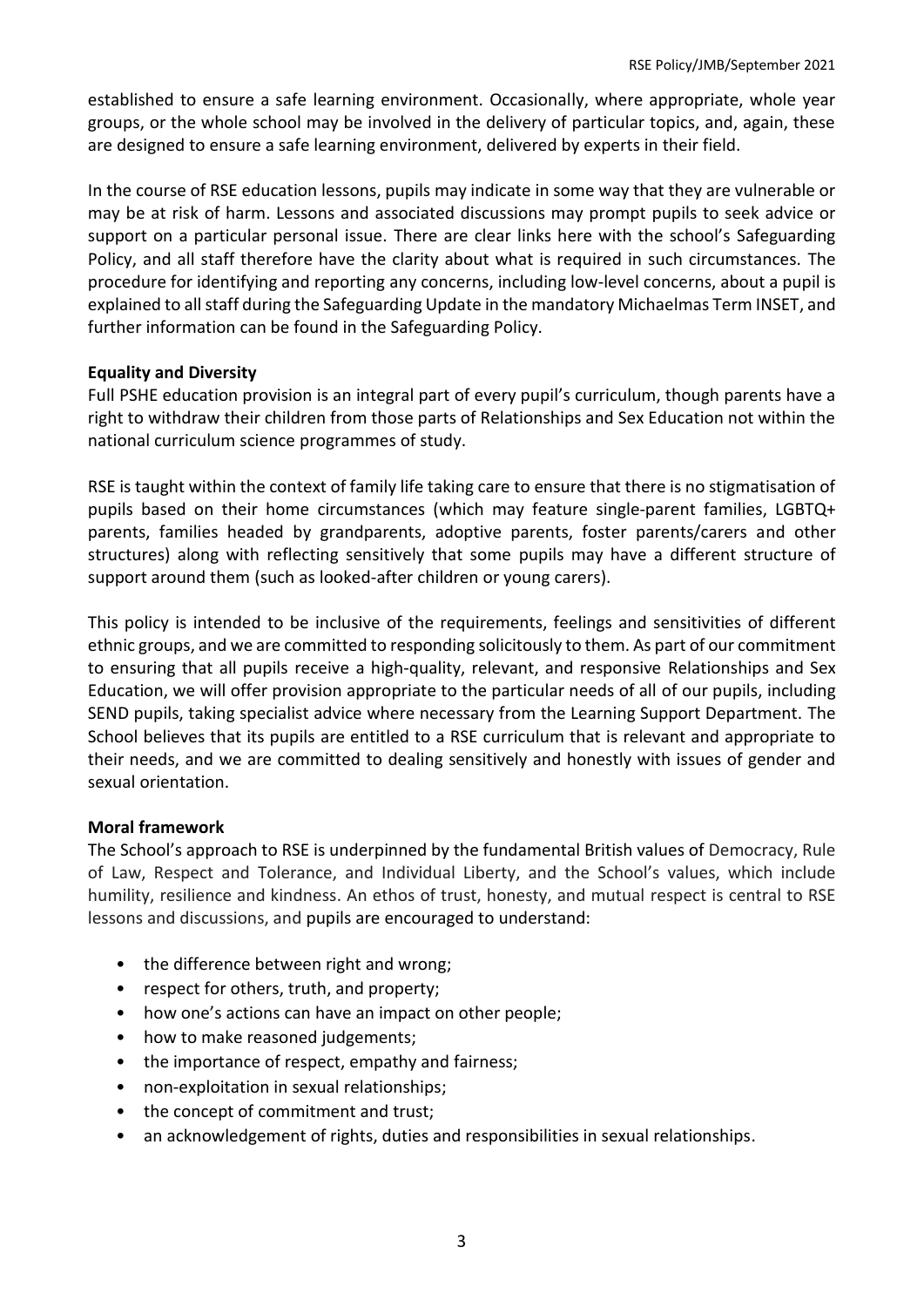# **Teaching and Learning**

# Principles and Methodology

RSE is about the emotional, social and cultural development of pupils, and involves learning about relationships, sexual health, sexuality, healthy lifestyles, diversity and personal identity. RSE involves a combination of sharing information and exploring issues and values. RSE is not about the promotion of sexual activity.

# Planning and Timetabling

Relationship and Sex Education is primarily taught in the Michaelmas Term in every year group. Heads of Year are responsible for planning and resourcing PSHE lessons, including those dedicated to RSE topics, and for overseeing the delivery and content of lessons via their tutor teams.

#### **Year 9**

|            | Lesson $1/2$   | Lesson 3/4     | Lesson 5/6     | Lesson 7/8           | Lesson 9/10         |
|------------|----------------|----------------|----------------|----------------------|---------------------|
| Michaelmas | Relationships: | Relationships: | Relationships: | <b>Study Skills:</b> | Relationships:      |
| Term       | Introduction   | Types of       | Sex / consent  | Exam                 | <b>Bullying and</b> |
|            |                | relationships  |                | Preparation          | Support             |
|            |                | / families     | contraception  |                      |                     |

## **Year 10**

|            | Lesson $1/2$   | Lesson 3/4     | Lesson 5/6     | Lesson 7/8           | Lesson 9/10    |
|------------|----------------|----------------|----------------|----------------------|----------------|
| Michaelmas | Relationships: | Relationships: | Relationships: | <b>Study Skills:</b> | Relationships: |
| Term       | Introduction   | Unhealthy      | Consent /      | Exam                 | Use of         |
|            |                | relationships  | manipulation   | Preparation          | contraception  |
|            |                | 'abuse /       |                |                      | / abortion /   |
|            |                | support        |                |                      | fertility /    |
|            |                |                |                |                      | alternatives   |

#### **Year 11**

|            | Lesson $1/2$    | Lesson 3/4     | Lesson 5/6     | Lesson 7/8           | Lesson 9/10          |
|------------|-----------------|----------------|----------------|----------------------|----------------------|
| Michaelmas | Relationships:  | Relationships: | Relationships: | Relationships:       | <b>Study Skills:</b> |
| Term       | <b>Managing</b> | Exploitation / | Sexual         | <b>Readiness for</b> | Exam                 |
|            | relationships   | bullying /     | attraction /   | sex/                 | Preparation          |
|            | / impact of     | harassment     | sexuality /    | unintended           |                      |
|            | separation /    |                | gender         | pregnancy/           |                      |
|            | divorce         |                |                | teenage              |                      |
|            |                 |                |                | parenthood /         |                      |
|            |                 |                |                | adoption &           |                      |
|            |                 |                |                | fostering            |                      |

#### **Year 12**

|            | Lesson $1/2$   | Lesson 3/4     | Lesson 5/6     | Lesson 7/8           | Lesson 9/10    |
|------------|----------------|----------------|----------------|----------------------|----------------|
| Michaelmas | Relationships: | Relationships: | Relationships: | <b>Study Skills:</b> | Relationships: |
| Term       | Healthy        | Abuse /        | Practical      | <b>EPQ</b> launch    | Aggression /   |
|            | relationships  | support /      | contraception  |                      | deescalating / |
|            | / counter-     | consent /      |                |                      | offensive      |
|            | bullying       | assault / rape |                |                      | weapons/       |
|            |                |                |                |                      | alcohol        |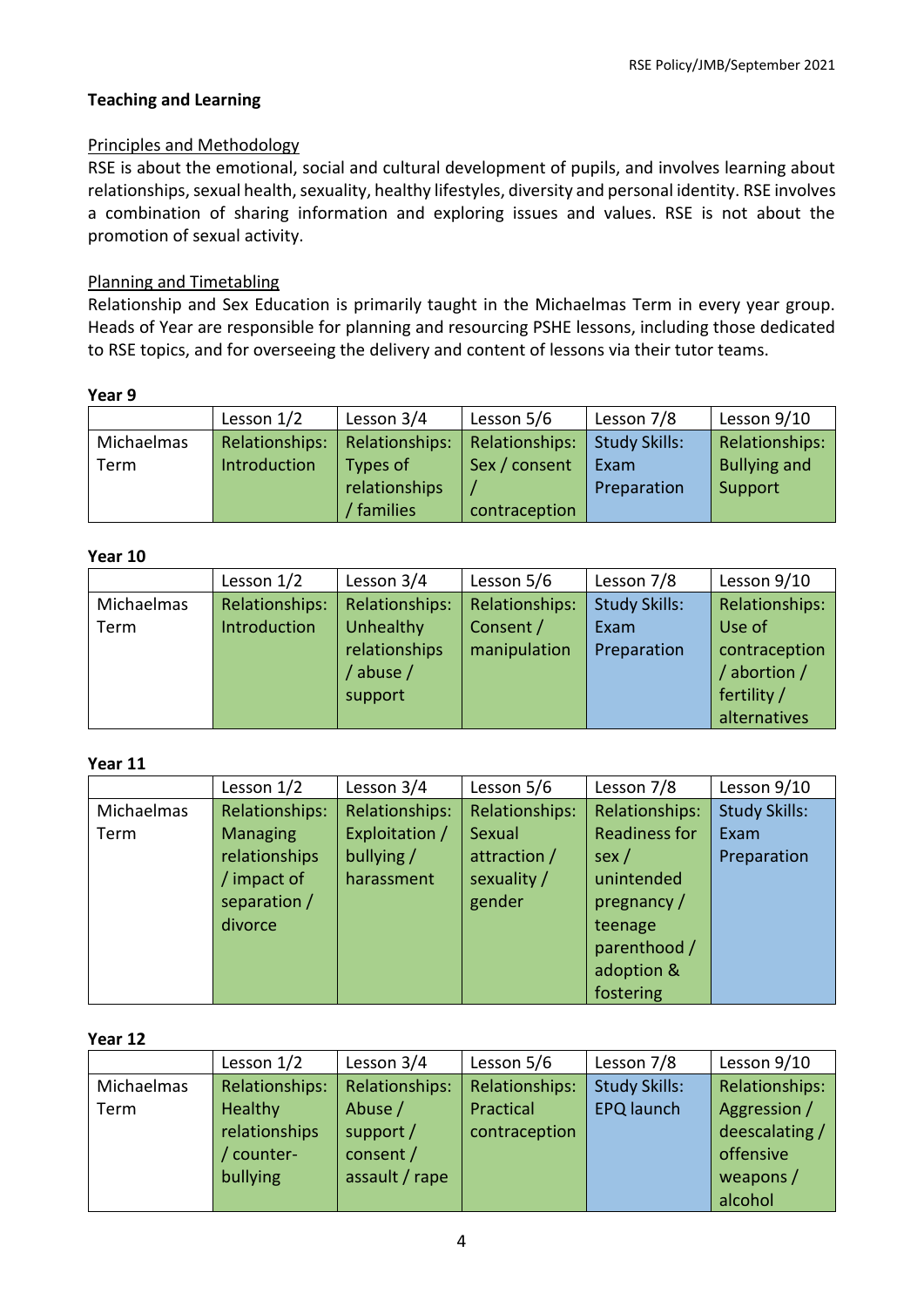## **Year 13**

|            | Lesson $1/2$ | Lesson 3/4          | Lesson 5/6     | Lesson 7/8     | Lesson 9/10    |
|------------|--------------|---------------------|----------------|----------------|----------------|
| Michaelmas | <b>UCAS</b>  | Relationships:      | Relationships: | Relationships: | Relationships: |
| Term       |              | <b>Implications</b> | Practical      | Aggression /   | HBV / FGM /    |
|            |              | of                  | contraception  | deescalating / | Forced         |
|            |              | parenthood /        |                | offensive      | Marriage       |
|            |              | unintended          |                | weapons/       |                |
|            |              | pregnancy/          |                | alcohol        |                |
|            |              | <b>STIS</b>         |                |                |                |

# **Responding to pupils' questions**

It is important that pupils feel able to ask any questions that they wish and that their questions are valued. However, consideration should be given to how to respond to questions.

If necessary, teachers should feel able to ask a pupil to wait for an answer to give them time to consult with the school's leadership team if they feel this appropriate, or if the question raises potential safeguarding concerns. (For instance: 'That is a really interesting question and I need time to think because I want to give you a proper answer.') Teachers should feel able to work with colleagues if necessary to construct an appropriate answer.

# **Links to other school policies and areas of the curriculum**

This policy supports and complements the following other School policies:

- Behaviour, Rewards and Sanctions policy
- Counter Bullying Policy
- Curriculum Policy
- Drugs and Drug Testing Policy
- E-Safety Policy
- Preventing Extremism and Radicalisation Policy
- Pupil Equal Opportunity Policy
- PSHE Policy
- Safeguarding Policy
- Special Educational Needs and Disability Policy

# **Involving Parents and Carers**

Legislation states that parents have the right to withdraw their children from aspects of Sex Education which are not part of the Science curriculum. Any requests of this nature should be addressed to the Headmaster, where a meeting will be arranged to fully understand the wishes of the parent / carer and to clarify the nature and purpose of the curriculum. Once these discussions have taken place, except in exceptional circumstances, the school will respect the parent / carer request to withdraw the child, up to and until three terms before the child turns 16. After that point, if the child wishes to receive sex education rather than be withdrawn, the school will make arrangements to provide the child with sex education during one of those terms. If a pupil is excused from sex education, it is the school's responsibility to ensure that the pupil receives appropriate, purposeful education during the period of withdrawal. There is no right to withdraw from other aspects of the Relationships Education or Health Education, or any other part of the PSHE programme of study.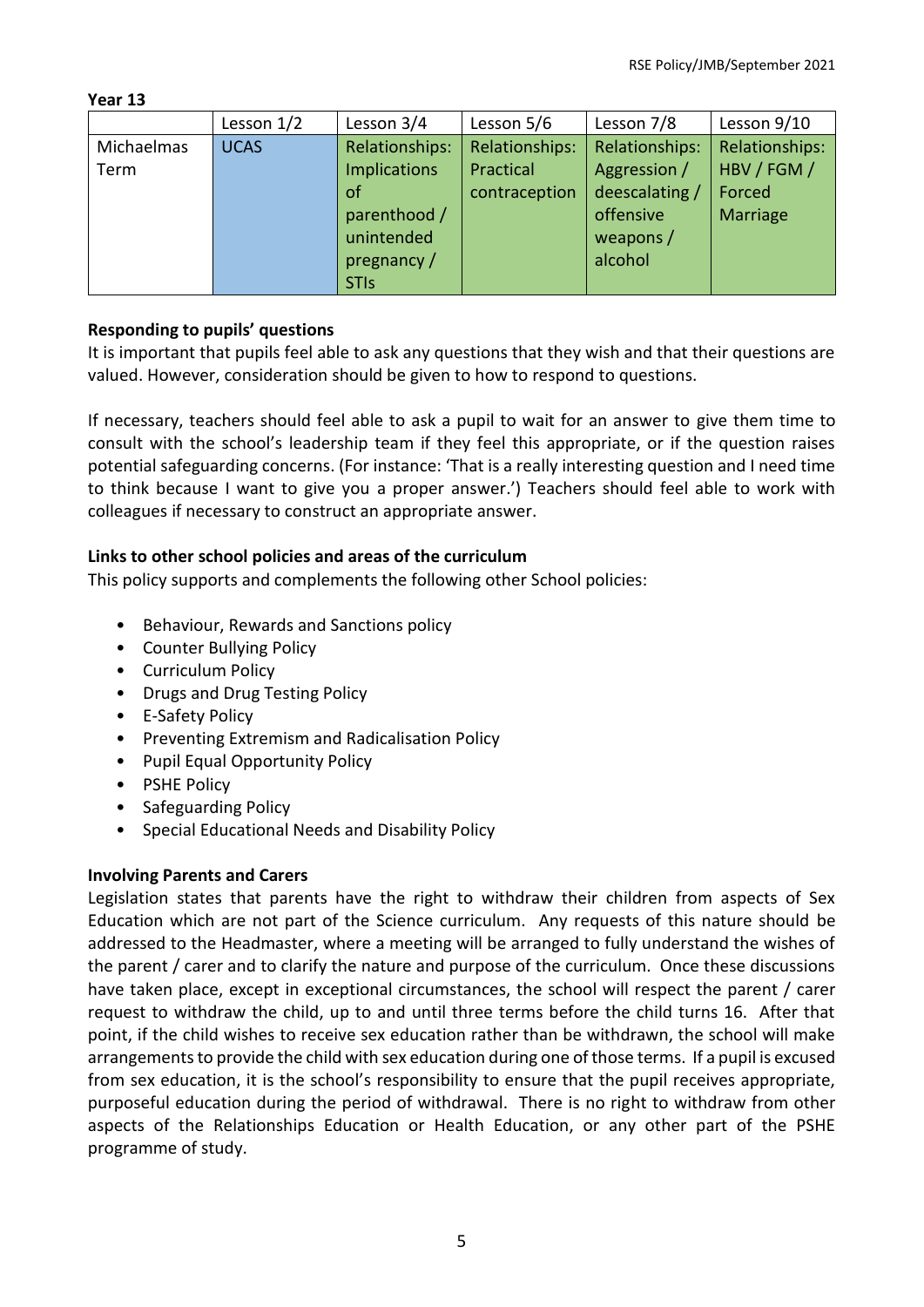## **Parents' right to withdraw**

Parents have the right to withdraw their children from the non-science components of sex education within RSE up to and until three terms before the child turns 16. After this point, if the child wishes to receive sex education rather than being withdrawn, the School will arrange this.

Parents do not have the right to withdraw their children from compulsory relationship education as part of the new statutory framework for Relationships and Sex Education from September 2020.

Any requests to withdraw a pupil from these elements of the RSE curriculum should be addressed to the relevant Head of Year, who will make the necessary arrangements for alternative educational activities.

# **Aspects of RSE covered in lessons**

We aim to ensure that all pupils, over time and in the course of the RSE lessons, will have the opportunity to consider:

## Different Types of Relationships

- that there are different types of committed, stable relationships;
- how these relationships might contribute to human happiness and their importance for bringing up children;
- what marriage is, including their legal status e.g. that marriage carries legal rights and protections not available to couples who are cohabiting or who have married, for example, in an unregistered religious ceremony;
- why marriage is an important relationship choice for many couples and why it must be freely entered into;
- the characteristics and legal status of other types of long-term relationships;
- the roles and responsibilities of parents with respect to raising of children, including the characteristics of successful parenting;
- how to determine whether other children, adults or sources of information are trustworthy; judge when a family, friend, intimate or other relationship is unsafe (and to recognise this in others' relationships); and how to seek help or advice, including reporting concerns about others;
- the characteristics of positive and healthy friendships (in all contexts, including online) including trust, respect, honesty, kindness, generosity, boundaries, privacy, consent and the management of conflict, reconciliation and ending relationships. This includes different (non-sexual) types of relationship;
- practical steps they can take in a range of different contexts to improve or support respectful relationships;
- how stereotypes, in particular stereotypes based on sex, gender, race, religion, sexual orientation or disability, can cause damage (e.g. how they might normalise nonconsensual behaviour or encourage prejudice);
- that in school and in wider society they can expect to be treated with respect by others, and that in turn they should show due respect to others, including people in positions of authority, and due tolerance of other people's beliefs;
- about peer-on-peer abuse, different types of bullying (including cyberbullying), the impact of bullying, the responsibilities of bystanders to report bullying, and how and where to get help;
- that some types of behaviour within relationships are criminal, including violent behaviour and coercive control;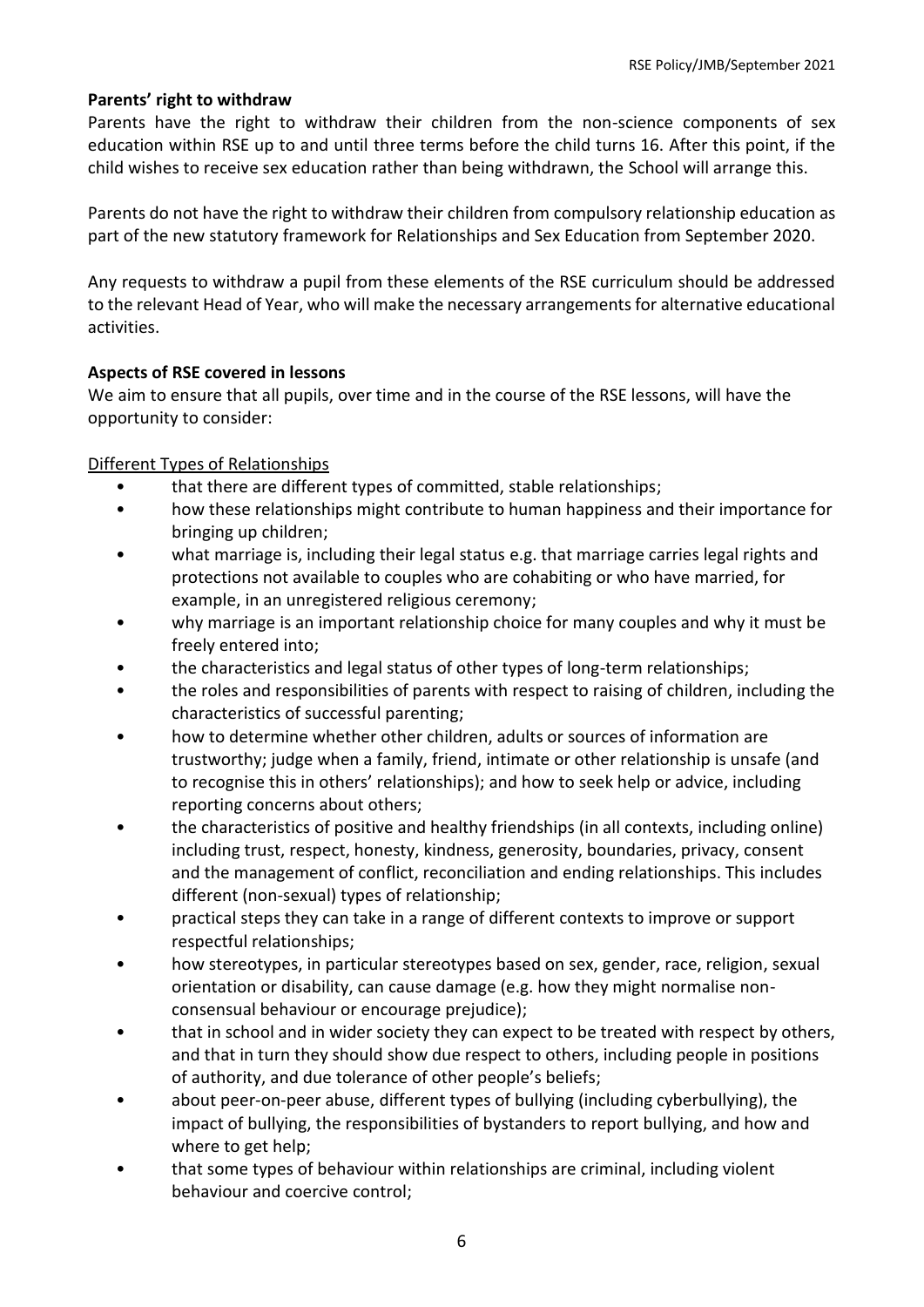- what constitutes sexual harassment and sexual violence and why these are always unacceptable;
- the legal rights and responsibilities regarding equality (particularly with reference to the protected characteristics as defined in the Equality Act 2010) and that everyone is unique and equal;

# Being Safe in the Digital World and Online Relationships

- rights, responsibilities and opportunities online, including that the same expectations of behaviour apply in all contexts, including online;
- about online risks, including that any material someone provides to another has the potential to be shared online, and the difficulty of removing potentially compromising material placed online;
- what to do and where to get support to report material or manage problematic issues online;
- the impact of viewing harmful content;
- that sexually-explicit material can present a distorted picture of sexual behaviours, can damage the way people see themselves in relation to others, and can negatively affect how they behave towards sexual partners;
- that sharing and viewing indecent images of children (including those created by children, known as youth-produced sexual imagery) is a criminal offence which carries severe penalties;
- how information and data are generated, collected, shared, and used online;
- how to recognise the characteristics and positive aspects of healthy one-to-one intimate relationships, which include mutual respect, consent, loyalty, trust, shared interests and outlook, sex and friendship;

# Being Safe, Intimate and Sexual relationships and Sexual Health

- the concepts of, and laws relating to, sexual consent, sexual exploitation, abuse, grooming, coercion, harassment, rape, domestic abuse, forced marriage, honour-based violence and FGM, and how these can affect current and future relationships;
- how people can actively communicate and recognise consent from others, including sexual consent, and how and when consent can be withdrawn (in all contexts, including online);
- that all aspects of health can be affected by choices made in sex and relationships, positively or negatively, e.g. physical, emotional, mental, sexual, and reproductive health and wellbeing;
- the facts about reproductive health, including fertility and the potential impact of lifestyle on fertility for men and women;
- that there are a range of strategies for identifying and managing sexual pressure, including understanding peer pressure, resisting pressure, and not pressurising others;
- that they have a choice to delay sex or to enjoy intimacy without sex;
- the facts about the full range of contraceptive choices, efficacy, and options available;
- the facts around pregnancy, including miscarriage;
- that there are choices in relation to pregnancy (with medically and legally accurate, impartial information on all options, including keeping the baby, adoption, abortion, and where to get further help);
- how the different sexually-transmitted infections (STIs), including HIV/AIDs, are transmitted, how risk can be reduced through safer sex (including through condom use), and the importance of and facts about testing;